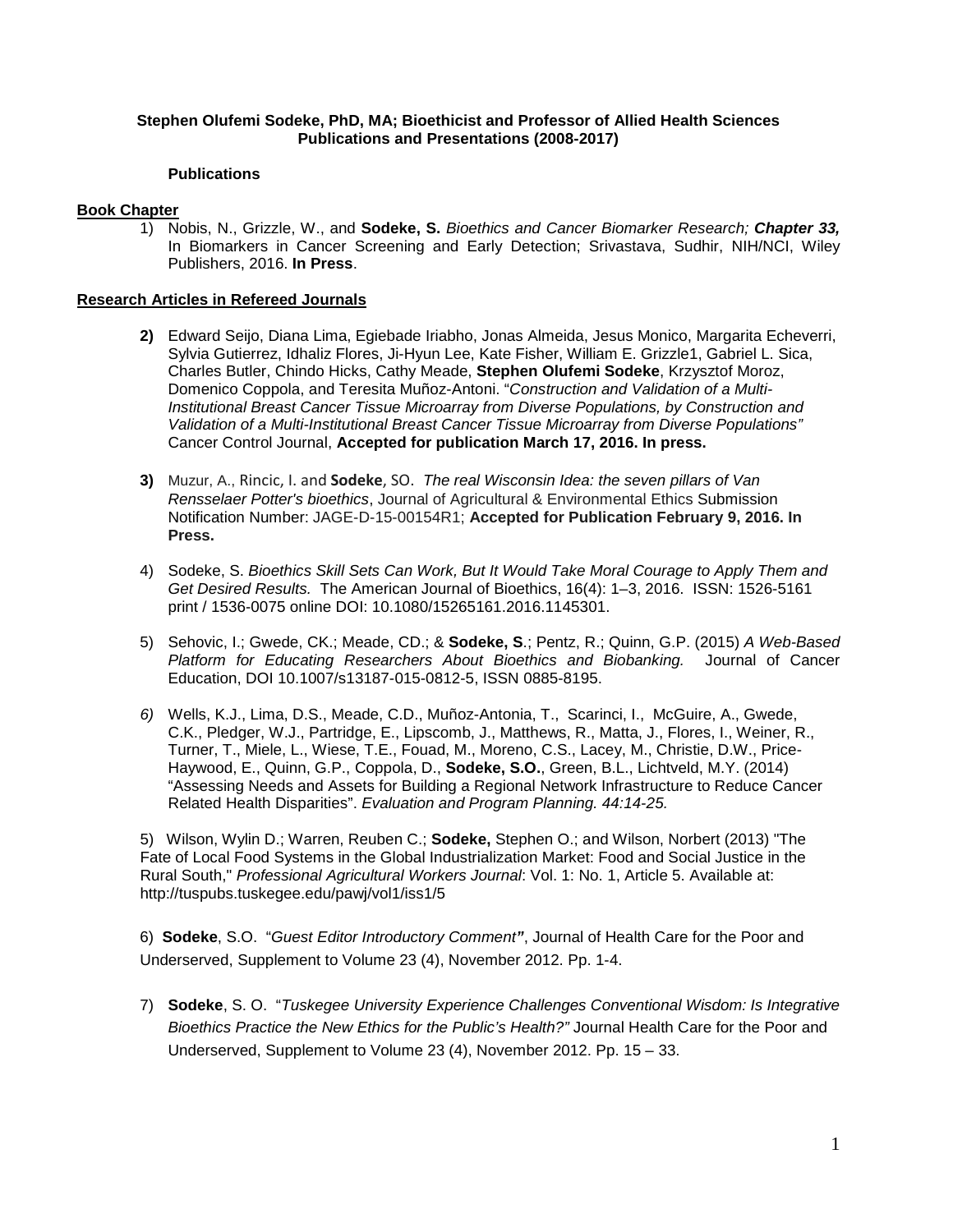### **Articles in Professional Newsletter and Non-refereed Press**

8) **Sodeke**, S.O. *"Connecting Bioethics and Social Justice to Health Reform: Imperatives to Reduce Health Disparities"* Bioethics Bulletin, Vol. 10, No. 1, Spring 2011. Pp. 1, 3-4.

9) Mwase, I. M., **S. O. Sodeke**, T. Turner, and V. L. Carter. "Health Decisions in the Face of Uncertainty." African American Perspectives, Winter 2011, 42 - 43.

10) **Sodeke**, S.O., T. Turner, and W. Tarver. *"The Ethics of Good Communication in a Complex Research Partnership"*. Journal of Health Care for the Poor and Underserved, Supplement to Volume 21 (3), August 2010.

11) Turner, T., **SO. Sodeke**, IMT. Mwase, V. Carter, C. Yates, and W. Tarver. *"Your Prostate, Your Life"*. African American Perspectives, Summer 2010, 32 - 35.

12) Carter, V., IMT. Mwase, **SO. Sodeke**, and T. Turner. *"Mandatory HPV Testing: A Public Health Dilemma"*. African American Perspectives, Spring 2010, 32 - 34.

13) Coby, N and **Sodeke, SO**. *"Is Our Workplace Making Us Sick? An Analysis of Bioethical Concerns in Work Relationships"* African American Perspectives, Spring 2010, 26-27, 29.

14) Britt, T and **Sodeke, SO***. "Health Reform Musing with a Call to Action"* African American Perspectives, Winter 2010, 42-44.

15) Carter, V., IMT. Mwase, **SO. Sodeke**, and T. Turner. *"When Public Health Authorities are not Certain, What Should the Public Do? Mammography.* African American Perspectives, Fall 2009, 8-11.

16) Mwase, IMT and S. **Sodeke**. "No Child Left Behind" and "No Child Left Inside": Education for Better Health. Part I. African American Perspectives, Winter 2009. 28-30; Part II. Spring 2009. 28-31.

17**) Sodeke**, SO., IMT Mwase, and C. Wilson. *Understanding Health Disparities Historically*, African American Perspectives, Spring 2008, 20-22.

18) **Sodeke**, SO., T. Turner, and IMT Mwase. *Working Together to Eliminate Health Disparities: A Unique Research Partnership*. African American Perspectives, Summer 2008. 50-52.

# **Invited Presentations and Lectures**

- *Bioethics and Responsible Conduct of Research: Part 3: Historical Publication Practices and Authorship, Peer Review, Mentoring, and Research Misconduct"* EB2016/FASEB-MERC Professional Conference, San Diego Convention Center, San Diego CA. April 3-5, 2016.
- *Bioethics and Responsible Conduct of Research: Part 1: Historical Perspectives: Past Controversies, Successes, Present Challenges and Responses"* EB2016/FASEB-MERC Professional Conference, San Diego Convention Center, San Diego CA. April 3-5, 2016.
- *"Re-Examining Respect through Bioethics Lens"* CCTS Workshop: Infusing Integrative Bioethics in CCTS Partnership, Friday, March 18, 2016.
- *"Power and Its Effects on Governance in Partnerships with Diverse Needs"* CCTS Workshop: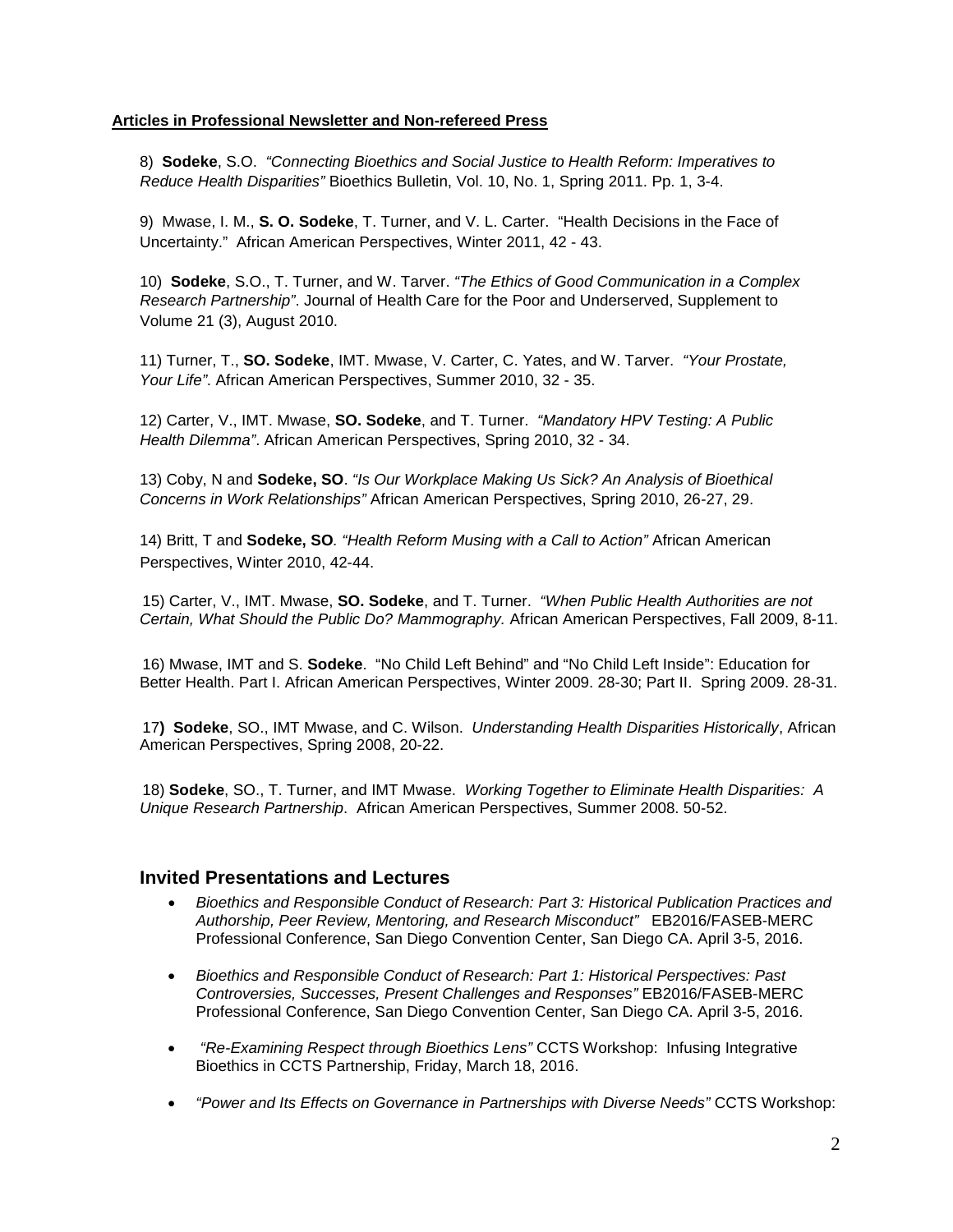Infusing Integrative Bioethics in CCTS Partnership, Friday, March 18, 2016.

- *"Respect as "Deep Curiosity" in Developing Relationships",* CCTS Workshop: Infusing Integrative Bioethics in CCTS Partnership, Friday, March 18, 2016.
- *"Bioethics and the United States Public Health Service Study of Untreated Syphilis in the Negro Male"* Oklahoma Christian University Special Tour Program, Thursday, March 17, 2016. Tuskegee History Center, Tuskegee, AL.
- *Bioethics: Its Meaning, Scope, and Practice"* Sociology 501: Health Disparities, Bioethics, and Health Policy Course, February 22, 29, 2016, Tuskegee University, Tuskegee, AL.
- *Bioethics and the Ethics of Scholarly Publication and Authorship"* Seminar: Undergraduate Bioethics and Research Ethics Program, Thursday, February 18, 2016, Tuskegee University, Tuskegee, AL.
- *Bioethics and Responsible Conduct of Aging Research: Can We Talk? Do it this Way, Not that Way"* RCMAR Advisory Committee Meeting, Tuskegee University Kellogg Conference Center, Friday, October 16, 2016.
- *"Putting It All Together In Real Life Cases: Application Capstone Session"* Bioethics Dialogue Series Part 3. IBSC 601 Bioscience Research and Ethics (BioEthics) Course, Integrative Biosciences PhD and MS Students, Tuskegee University, September 17, 2015.
- *"Bioethical Considerations on Emerging Technologies"* Bioethics Dialogue Series Part 2. IBSC 601 Bioscience Research and Ethics (BioEthics) Course, Integrative Biosciences PhD and MS Students, Tuskegee University, September 10, 2015.
- *"Integrative Bioethics and Responsible Conduct of Research"* Bioethics Dialogue Series Part 1. IBSC 601 Bioscience Research and Ethics (BioEthics) Course, Integrative Biosciences PhD and MS Students, Tuskegee University, September 8, 2015.
- Bioethics Discussion: *"The Ethics of Improving the Health of Our Communities: An Integrative Bioethics Approach"*, 2015 Chronic Disease Institute, The Wellness Coalition of Alabama: REACH Project, Montgomery County Department of Public Health, ADPH, Montgomery, Alabama, July 23, 2015.
- Bioethics Discussion: *"Cancer Research and the Demand for Precision Medicine: What Would It Take To Get From Here to There? What Should We Do?"* 2015 Summer Institute, MSM/TU/UAB CCC U54 Cancer Partnership, Tuskegee University Kellogg Conference Center, Tuskegee, Alabama, July 22, 2015.
- Community Health Workers Ethics Training Workshop—PART 2: *Bioethics of Respect and Relational Ethics for CHWs; Ethics of Handling Research Program Data.* Wellness Coalition of Alabama: REACH Project, Montgomery County Department of Public Health, ADPH, Montgomery, Alabama. July 9, 2015.
- Community Health Workers Ethics Training Workshop—PART 1: *Bioethics Literacy and Informed Consent.* Wellness Coalition of Alabama: REACH Project, Montgomery County Department of Public Health, ADPH, Montgomery, Alabama. June 18, 2015.
- *"Bioethics and the United States Public Health Service Study of Untreated Syphilis in the Negro Male"*. Invited Talk. Cultural Leadership of St. Louis, MO. Tuskegee History Center, Tuskegee, Alabama. June 17, 2015.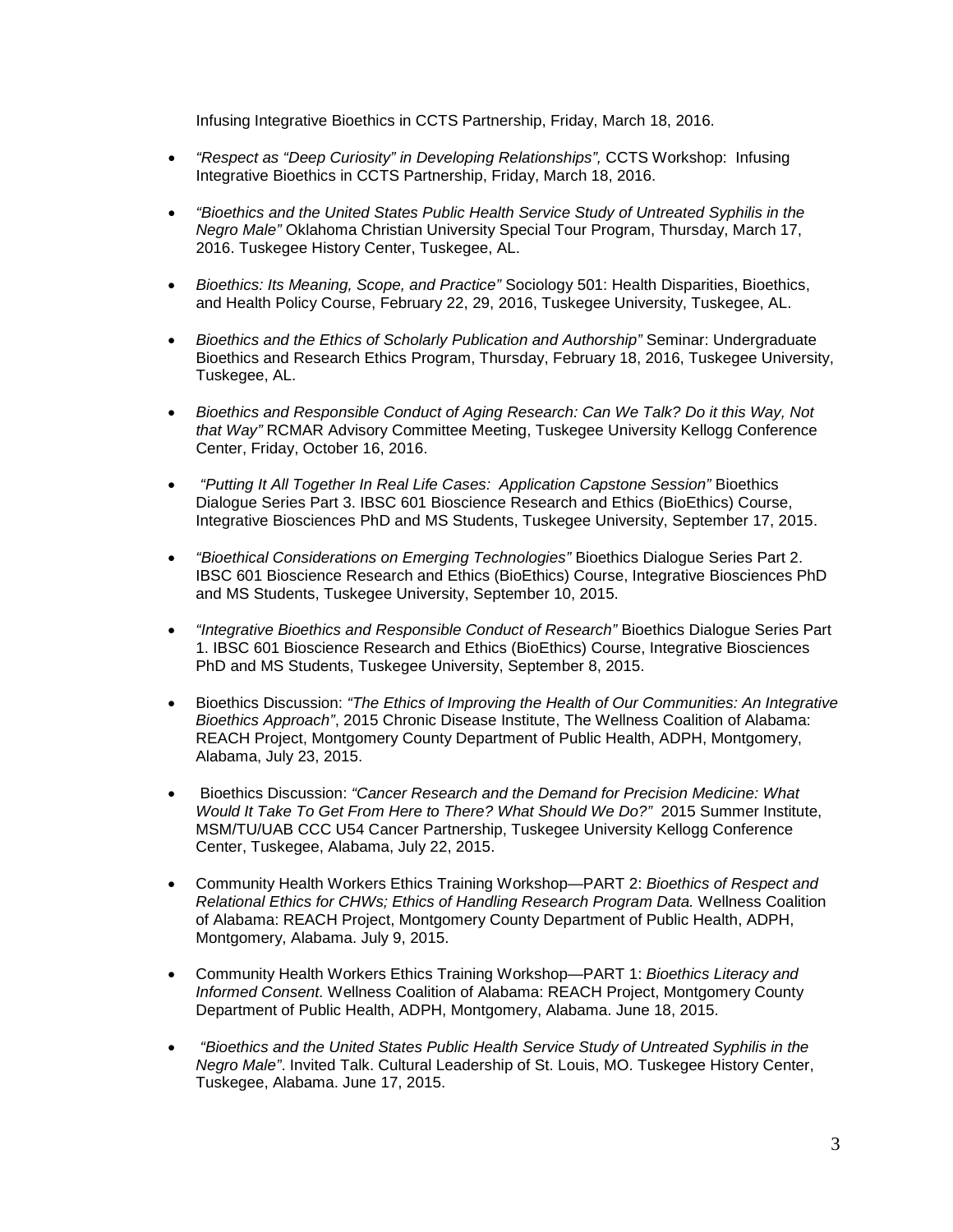- Workshop on *"Bioethics and Ethics in Bioscience Research"* in collaboration with Dr. Rueben Warren; Summer Cancer Disparity Training Program for Graduate Students, MSM/TU/UAB U54 Cancer Partnership, Tuskegee University Kellogg Conference Center, Tuskegee, Alabama, June 3, 2015.
- *"Bioethics of Respect in the Health Professions: A Dialogue"*. Invited Talk. Ethics Class, Huntingdon College, Opelika Campus. May 28, 2015.
- *"The Legacy of the USPHS Study of Untreated Syphilis in the Negro Male"* conducted in Tuskegee, Macon County, Alabama: A Bioethical Dialogue with Psychology and Counseling Doctoral Students, Auburn University, Auburn, Alabama. Tuskegee History Center, Tuskegee, AL. May 26, 2015.
- Workshop on *"Respect in Research Partnerships"* in collaboration with Dr. M. Shakir. Health Disparities Research and Training Program, MSM/TU/UAB U54 Comprehensive Cancer Center Partnership, Tuskegee University Kellogg Conference Center, Tuskegee, Alabama, May 15, 2015.
- *"Bioethical Analysis and the Lessons We Can Learn: The Café Study Resurfaces as the Emperor Rises Again. What's going on?"* at the MSM/TU/UAB CCC 2014 Summer Institute, Double Tree Hotel, Birmingham, Alabama. July 23, 2014.
- *"An Integrative Bioethics Response and A Call to Action: Paper entitled* **"**Scientific Concerns Regarding Ethically Controversial U.S.-funded Cervical Cancer Death-rate Measurements in India (1998-2014)"; Author of Paper: Eric J. Suba, MD, Director of Clinical Laboratories Kaiser Permanente Medical Center, 350 Saint Joseph Avenue, San Francisco, CA 94115. Late Breaker to the Public Health Ethics Intensive (PHEI) Training at Tuskegee University Sponsored by the Tuskegee University National Center for Bioethics in Research and Health Care, March 31, 2014.
- *"Bioethical Analysis of the UAB-Led Surfactant and Oxygenation Study: Should the Study Have Been Done?"* Animal Science Course Presentation, College of Agriculture, Nutritional and Environmental Sciences, Thursday, March 27, 2014.
- *"Bioethical quandaries in brain death: Who should decide? How shall we decide? What difference does it make whether we decide or not?"* BLESS Brain Talk Presentation Sponsored by the Tuskegee University National Center for Bioethics, Thursday, March 27, 2014.
- *"Bioethical Analysis and Lessons Learned from the Syphilis and Inoculation Studies Conducted Respectively at Tuskegee and Guatemala: A Dialogue with UAB Medical Students"*, Health Disparities and Culturally Competent Care Course*:* Bioethics *S*ession, UAB Volker Hall Lecture Room E, Tuesday, March 4, 2014.
- *Bioethics: Its Meaning, Scope and Practice:* Lecture-IBS 0601: SPHERES of ETHICS and PUBLIC HEALTH, Bioethics Center Conference Room, February 6, 2014.
- *"Informed Consent: Part II"* (Videoconference). MSM/TU/UAB CCC Partnership, Health Disparities Scholars Training Program, February 4, 2014.
- *"Informed Consent: Part I"* (Videoconference). MSM/TU/UAB CCC Partnership, Health Disparities Scholars Training Program, July 30, 2013.
- "Addressing Responsible Conduct of Research: A Cautionary Tale"- Bioethics Discussion. MSM/TU/UAB CCC Partnership Summer Institute, Morehouse School of Medicine, Atlanta,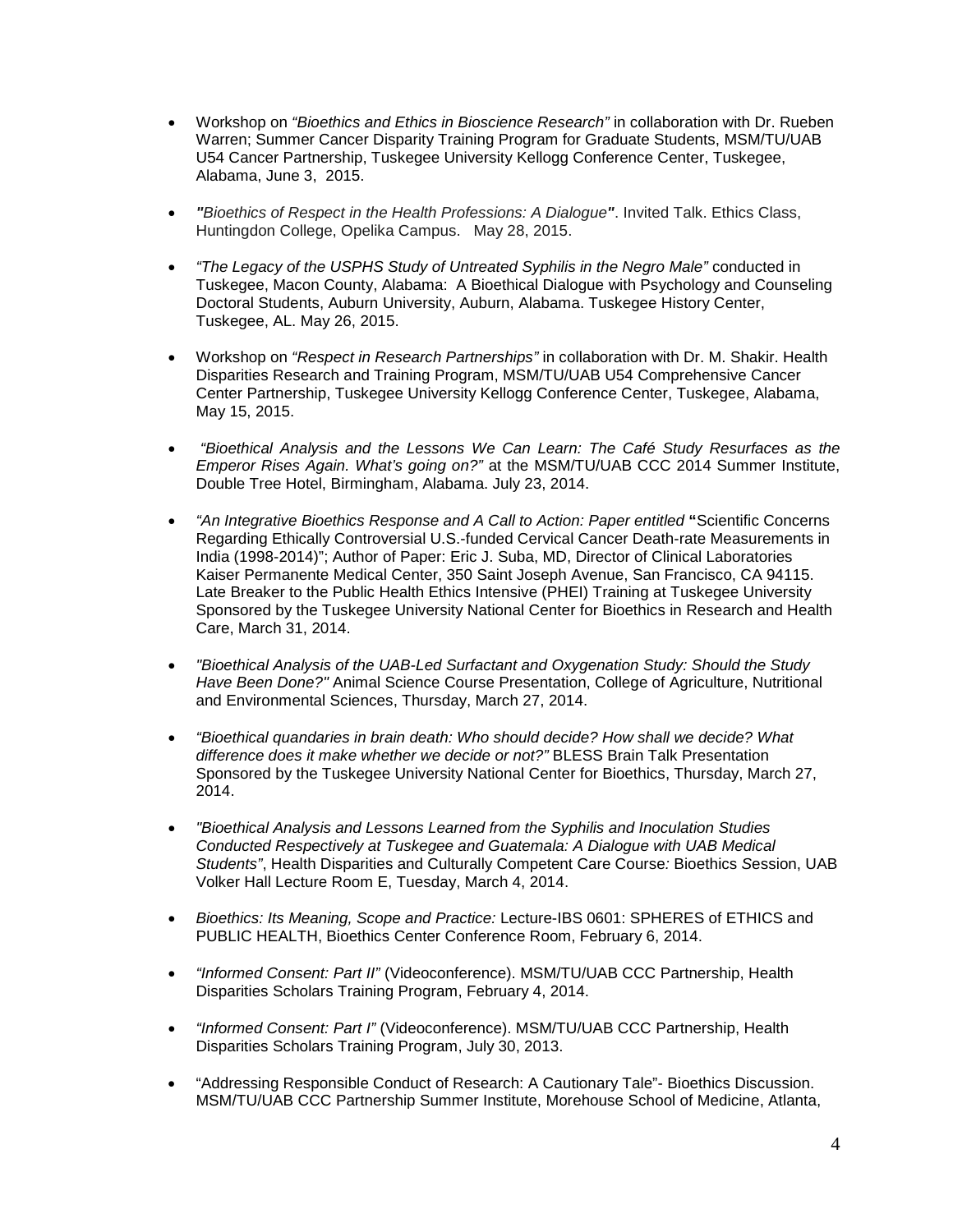GA July 24, 2013.

- "Bioethics, Ethical Analysis, and Cases in Occupational Therapy Practice" Lecture/Discussion, OCTH 621: Organization Administration and Ethics In Occupational Therapy Master of Science Degree Program, Monday, July 22, 2013.
- "Human Research Protections (IRB) at Tuskegee: Issues in Student Research" OCTH 622: Research and Evidence-Based Practice In Occupational Therapy Master of Science Degree Program, Monday, July 15, 2013.
- "Grant Writing Seminar" Lecture/Discussion, OCTH 622: Research and Evidence-Based Practice In Occupational Therapy Master of Science Degree Program, Monday, July 10, 2013.
- "Human Research Protections at Tuskegee: The Role of the HPRC (IRB), Researchers and Students" – Research Certification Week, Clinical Anatomy Building, Tuskegee University, Tuskegee, Alabama, June 13, 2013.
- "Bioethics and Ethics in Biosciences Research", MSM/TU/UAB Summer Cancer Research Training Program, Kellogg Hotel and Conference Center, Tuskegee, Alabama. Wednesday, June 5, 2013.
- Workshop on "Respect in Research Partnerships" in collaboration with Dr. M. Shakir. Health Disparities Research and Training Program, MSM/TU/UAB U54 Comprehensive Cancer Center Partnership, Tuskegee University Kellogg Conference Center, Tuskegee, Alabama, May 11, 2013.
- "Bioethics and the Human Side of the Health Care Enterprise: What Do We Owe to One Another?" 2<sup>nd</sup> Annual Health Disparities Symposium: The Economic Impact of Health Disparities in the Alabama Black Belt. Thursday, April 11, 2013.
- "Building Capacity for Bioethics Education Delivery: A National Train-the-Trainer Workshops", Tuskegee University, Kellogg Executive Hotel and Conference Center, Tuskegee, AL. October 2012 – April, 2013.
- "Bioethics: Its Meaning, Scope and Practice": Lecture-IBS 0601: SPHERES of ETHICS and PUBLIC HEALTH, Bioethics Center Conference Room, February 12 and 14, 2013.
- "Building Capacity for Bioethics Education Delivery": A National Train-the-Trainer Workshops, Program Leader, Tuskegee University, Kellogg Executive Hotel and Conference Center, Tuskegee, AL. October 2012 – April, 2013.
- Poster Presentation: "Moral Science for Better Health: An Integrative Bioethics Approach". Find of the sentation. 13<sup>th</sup> RCMI International Symposium on Health Disparities, San Juan, Puerto Rico. Wednesday, December 12, 2012.
- Bioethics Seminar--*"What Is Bioethics? Why Should I Care?"* Seminar: Bioethics Honors Program, Tuskegee University National Center for Bioethics in Research and Health Care, Wednesday, September 19, 2012.
- Panel Presentation--*"Bioethical Considerations on Research Using Embryonic Stem Cells".*  th<br>17 Annual Hela Women's Health conference, Morehouse School of Medicine, Atlanta, GA, Friday, September 14, 2012.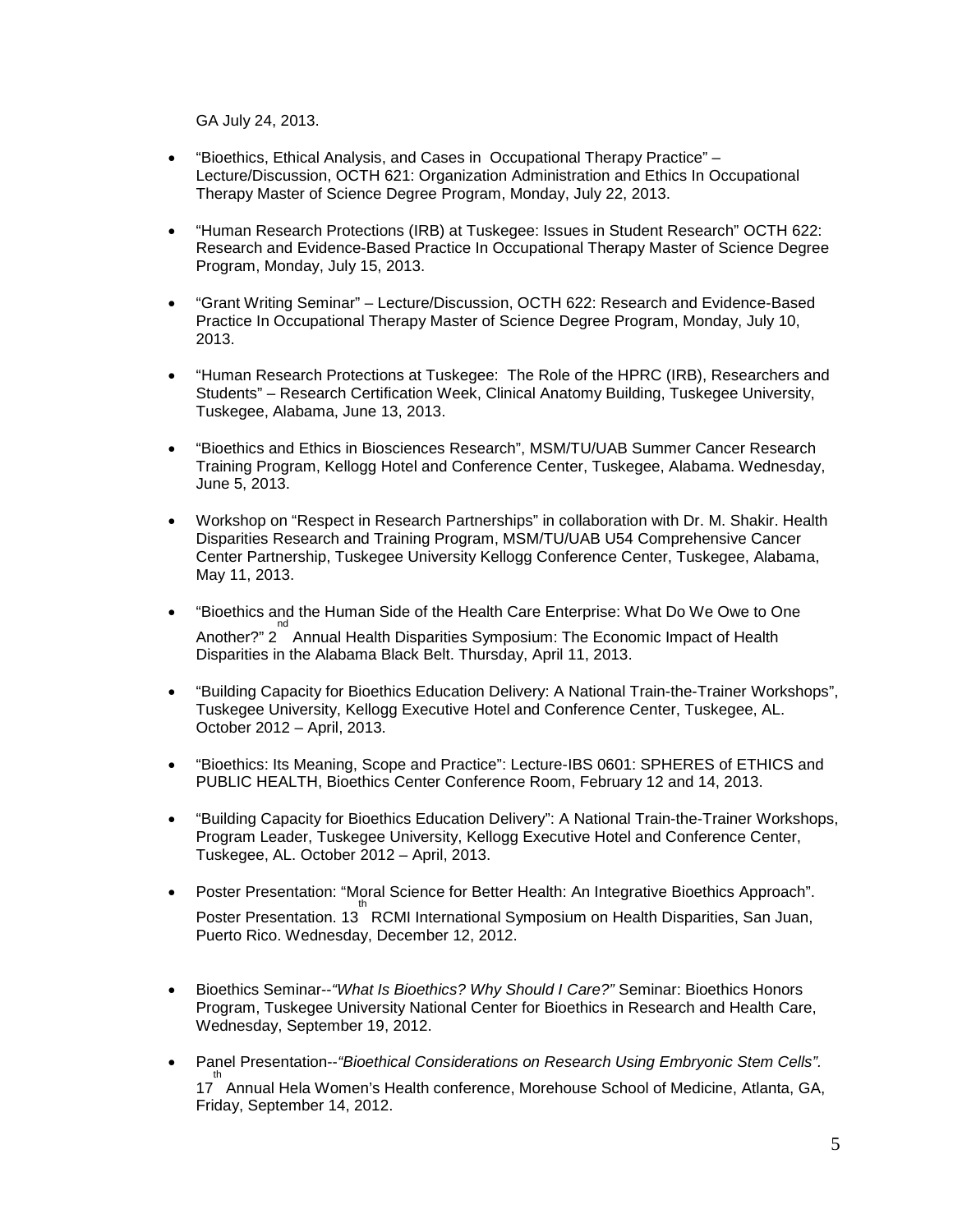- Bioethics Seminar— *"What Is Bioethics? Why Should I Care?"* College of Agriculture, Environmental and Nutritional Sciences, Wednesday, September 12, 2012.
- Bioethics Dialogue Session--*"Bioethics and Moral Dilemmas in Engineering: A Dialogue With Aspiring Engineers"* Course AENG.0390.02.12FA: Engineering, Ethics & Society. College of Engineering, September 10, 2012.
- *"Translating Research: Collaborations That Work"* Panel Presentation, Health Disparities Institute for Research and Education Inaugural Symposium, Tuskegee University Kellogg Hotel and Conference Center, April 12, 2012.
- *"Informed Consent: Part I"* (Videoconference). MSM/TU/UAB CCC Partnership, Health Disparities Scholars Training Program, April 3, 2012.
- *"Bioethics and the Moral Challenges of Scientific and Technological Activities: What Should*  th *We Do and How Should We Do It?* Panel Presentation, 89 Annual Meeting of the Alabama Academy of Science, Inc. Kellogg Hotel and Conference Center, Tuskegee, AL. February 23, 2012.
- "Bioethics: Its Meaning, Scope, and Practice", Lecture: IBS 0601 Spheres of Ethics and Public Health Course, Tuskegee University, January 31, 2012.
- Workshop on *"Humility in Research Partnerships"* in collaboration with Ms. Muhjah Shakir, and Health Disparities Research and Training Program for Scholars, MSM/TU/UAB U54 Cancer Partnership, Tuskegee University Kellogg Conference Center, Tuskegee, Alabama, 18 November 2011.
- *"Bioethics: Its Meaning, Scope, and Practice"*; Lecture and Case Study Discussion with Integrated Bioethics Doctoral Program Students, IBSC 601 Course, Tuesday, November 15, 2011.
- Welcome Remarks: "*The Power of Perseverance, Persistence, and Prayers"*; Bioethics Honors Program Induction Ceremony, Tuskegee University Chapel, Tuskegee, AL., Monday, November 14, 2011.
- Remarks to the Alabama Historical Association: "*Remember, Reflect, Resolve";* Alabama Historical Association Fall Pilgrimage, Tuskegee University, Tuskegee, AL. Saturday, October 22, 2011.
- Bioethics Panel Presentation—*Moral Conflicts in Childhood Obesity Research and Interventions.* International Food and Nutrition Conference, Tuskegee University Kellogg Conference Center, October 9-11, 2011.
- *"Bioethics and Moral Dilemmas in Engineering: A Dialogue With Aspiring Engineers",* Engineering and Society Course, School of Engineering, Tuskegee University, Tuskegee, AL., September, 2011.
- *"Human Research Protections at Tuskegee: The Role of the HPRC (IRB) and Researcher",*  Research Week, Tuskegee University, Tuskegee, AL. September, 2011.
- "*Addressing Ethical Issues when Engaging Diverse and Underserved Communities: Bioethical Considerations"*, **Plenary Session**: Envisioning Community-Based Participatory Research – Acknowledging Today's Communities NCI's Center to Reduce Cancer Health Disparities, 2011 Cancer Health Disparities Program Meetings, Bethesda North Marriott and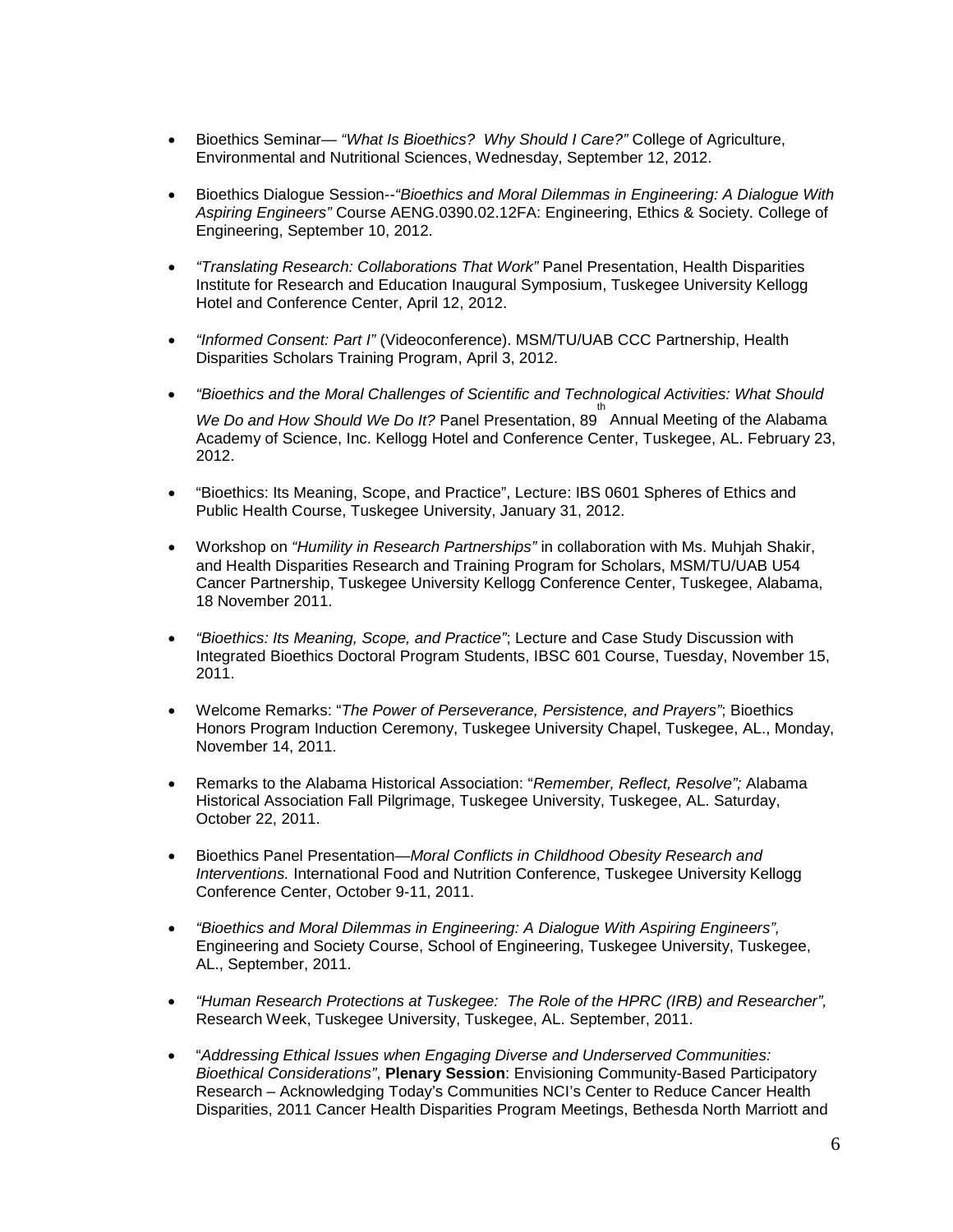Conference Center, Bethesda, MD. July 12 15, 2011.

- Workshop on *"Respect in Research Partnerships"* in collaboration with Ms. Muhjah Shakir, and Health Disparities Research and Training Program, MSM/TU/UAB U54 Cancer Partnership, Tuskegee University Kellogg Conference Center, Tuskegee, Alabama, May 2011.
- Workshop on *"Humility in Research Partnerships"* in collaboration with Ms. Muhjah Shakir, and Health Disparities Research and Training Program, MSM/TU/UAB U54 Cancer Partnership, Tuskegee University Kellogg Conference Center, Tuskegee, Alabama, 13 November 2010.
- "*The Wisdom from Scripture, Bioethics, Diversity, and Inclusion for Promoting Health and Increasing Participation in Clinical Trials"*, An Adult Bible Study Activity, Bowen/First Tuskegee United Methodist Church, Tuskegee, AL. August 18, 2010.
- Seminar on *"Ethics and Human Research Protections at Tuskegee: Key Issues in Student Research"*, OCTH 621 Organization Administration and Ethics, Tuskegee University, Tuskegee, AL. June 28, 2010.
- Seminar on *"Grant Writing and Funding Opportunities in OT",* OCTH 622 Research in Occupational Therapy, Tuskegee University, Tuskegee, AL. June 30, 2010.
- Workshop on *"Bioethics and Ethics in Bioscience Research"* in collaboration with Dr. Rueben Warren; Summer Cancer Disparity Training Program for Graduate Students, MSM/TU/UAB U54 Cancer Partnership, Tuskegee University Kellogg Conference Center, Tuskegee, Alabama, 8 June 2010.
- Workshop on *"Respect in Research Partnerships"* in collaboration with Ms. Muhjah Shakir, and Health Disparities Research and Training Program, MSM/TU/UAB U54 Cancer Partnership, Tuskegee University Kellogg Conference Center, Tuskegee, Alabama, 7 May 2010.
- Panel presentation entitled *"Bioethical Considerations in Men's Health: The Case for Prostate Health" during the "Man Up for Your Health: Healthy Men Moving Our Community Forward"* A Men's Health Seminar in Honor of Booker T. Washington, Tuskegee University Kellogg Conference Center, Tuskegee, AL. April 21, 2010.
- **Panel presentation** entitled *"The Ethics of Financial Assistance for Family Planning"* at the USC Levan Institute of Ethics and Humanities International Symposium on "The Ethics of State Involvement in Women's Health", Davidson Conference Center, Los Angeles, CA. April 5, 2010.
- Workshop on *"Humility in Research Partnerships"* in collaboration with Ms. Muhjah Shakir, and Health Disparities Research and Training Program, MSM/TU/UAB U54 Cancer Partnership, Tuskegee University Kellogg Conference Center, Tuskegee, Alabama, 13 November 2009.
- Invited **Keynote Address** entitled *"Racial and Ethnic Health Disparities: Is it a Human Rights*  Issue?" on September 22<sup>nd</sup> during the 2009 Symposium for the National Black Leadership Initiative on Cancer, Marriot Downtown Hotel, Atlanta, GA.
- Invited talk entitled *"Confronting the Difficulty of Communicating in a Complex Research*  Partnership" on September 17<sup>th</sup>, 2009: an NCI/NIH/DHHS funded Minority Institutions Cancer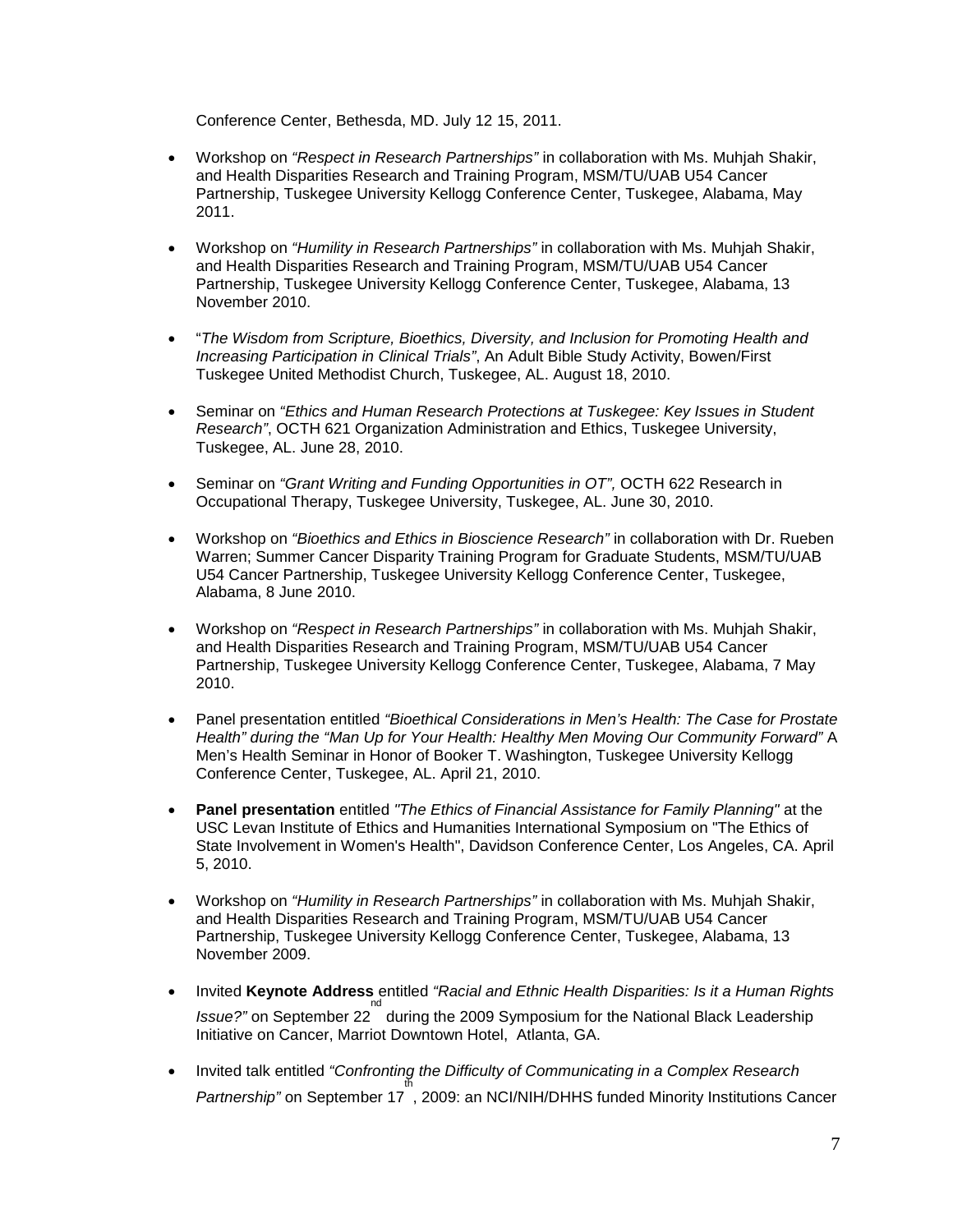Center Partnerships (MI/CCP), Legacy Hotel and Meeting Center, Rockville, MA.

- Workshop on *"Review of Research Proposal: A dialogue with IRC Chairs in Uganda"*, 1 st ANNUAL RESEARCH ETHICS CONFERENCE (AREC) "Balancing Science and Human Research Participant Protection in Uganda" Colline Hotel, Mucono, Uganda. July 17, 2009
- Key note address, *"Historical and contemporary issues in research ethics",* THE 1 ANNUAL **RESEARCH ETHICS CONFERENCE, Theme:** "Balancing Science and Human Research Participant Protection in Uganda" Colline Hotel, Mukono, Uganda. July 15, 2009.
- Bioethics Workshop for Bio-gerontologists: *"Aging and Research"*. 2009 Annual Investigators' Meeting, Resource Centers for Minority Aging Research (RCMAR), Birmingham Civil Rights Institute, Birmingham, AL, April 21, 2009.
- Panel Presentation with Ms. Naomi Tutu (Human Rights Activist): *"Human Rights and A Bioethical Approach to Reconciliation",* Two Day Symposium on The Anatomy of Reconciliation, Restorative Justice and Healing: Historical Legacies and Communities at a Crossroad. Tuskegee Volunteer Power Corporation, Tuskegee Community, Patterson Hall, Tuskegee University, Tuskegee, AL., February 14, 2009.
- Workshop on *"Bioethics, Health, and Research with Minority Communities: CHW Training in Human Research Protections and Ethical Considerations for Community Health Workers*", Georgia Community Health Workers Conference, Callaway Gardens, Pine Mountain, GA, November 21, 2008.
- Lecture/Discussion Session. "*Human Subjects Protections at Tuskegee: IRB Issues and Student Research",* Tuskegee University, ISBC 601 Bioscience and Ethics course, October 9, 14, 2008.
- Group Discussion Leader: *"Bioethics, Food Geography and Health Disparities"*, Summer Institute on "Diet, Obesity, Energy Balance, Food Policy and Cancer", Morehouse School of Medicine/Tuskegee University/University of Alabama Birmingham Cancer Partnership, July 31, 2008.
- Workshop on *"Anatomy of Bioethics and its Implications for Research with Minority Communities"*, Bowie State University, Bowie, MD, May 2, 2008.
- Bioethics Workshop for Biogerontologists: "Aging and Research". 2009 Annual Investigators' Meeting, Resource Centers for Minority Aging Research (RCMAR), Birmingham Civil Rights Institute, Birmingham, AL, April 21, 2009.
- Workshop on *"Bioethics, Health, and Research with Minority Communities: CHW Training in Human Research Protections and Ethical Considerations for Community Health Workers*", Georgia Community Health Workers Conference, Callaway Gardens, Pine Mountain, GA, November 21, 2008.
- Lecture/Discussion Session. "*Human Subjects Protections at Tuskegee: IRB Issues and Student Research",* Tuskegee University, ISBC 601 Bioscience and Ethics course, October 9, 14, 2008.
- Group Discussion Leader: *"Bioethics, Food Geography and Health Disparities"*, Summer Institute on "Diet, Obesity, Energy Balance, Food Policy and Cancer", Morehouse School of Medicine/Tuskegee University/University of Alabama Birmingham Cancer Partnership, July 31, 2008.